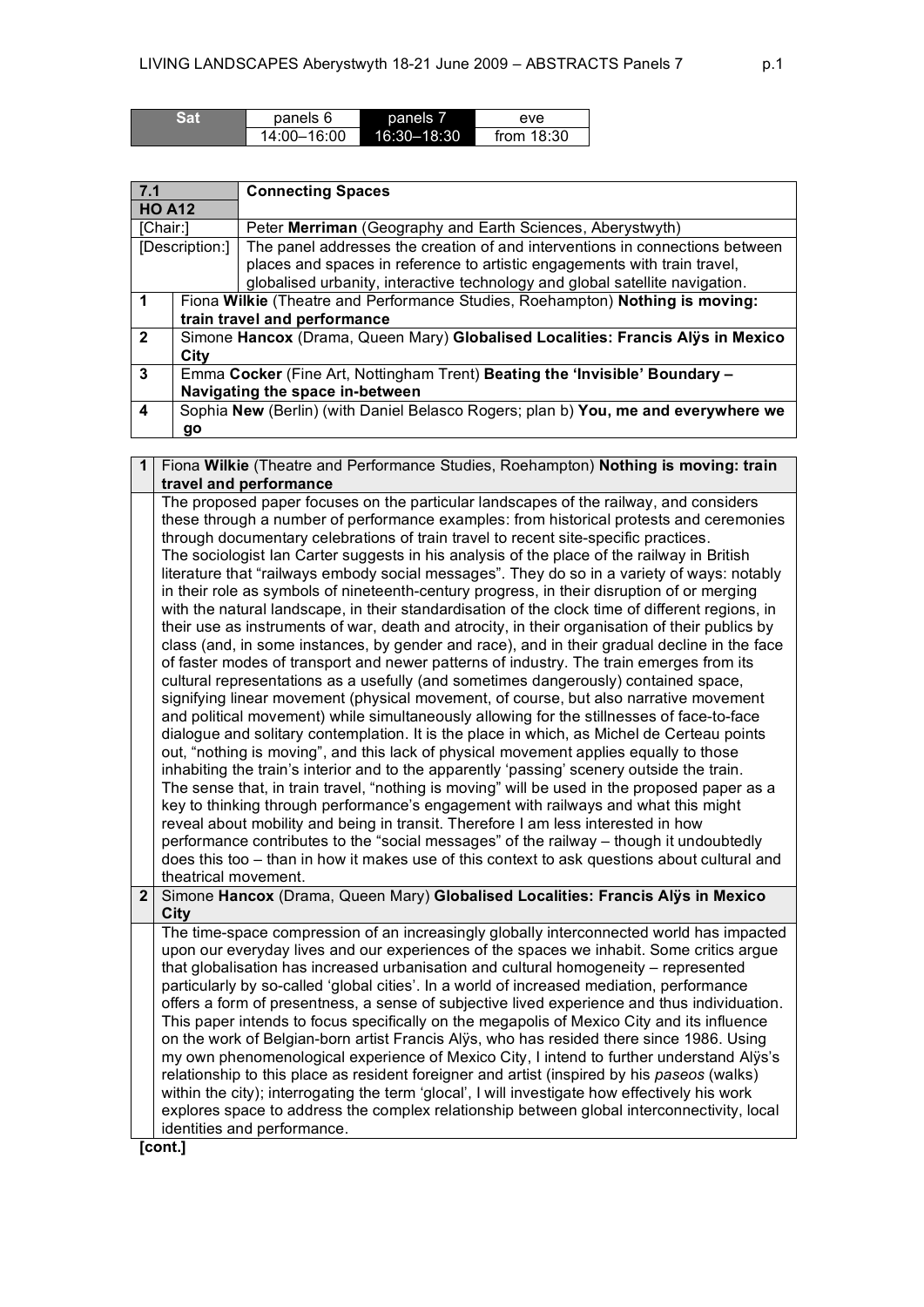| 7.1 | <b>Connecting Spaces</b>                                                                                                                                                                                                                                                                                                                                                                                                                                                                                                                                                                                                                                                                                                                                                                                                                                                                                                                                                                                                                                                                                                                                                                                                                                                                                                                                                                                                                                                                                                                                                                                                                                                                                                                                                                                                                                                                                                                                |  |  |  |  |
|-----|---------------------------------------------------------------------------------------------------------------------------------------------------------------------------------------------------------------------------------------------------------------------------------------------------------------------------------------------------------------------------------------------------------------------------------------------------------------------------------------------------------------------------------------------------------------------------------------------------------------------------------------------------------------------------------------------------------------------------------------------------------------------------------------------------------------------------------------------------------------------------------------------------------------------------------------------------------------------------------------------------------------------------------------------------------------------------------------------------------------------------------------------------------------------------------------------------------------------------------------------------------------------------------------------------------------------------------------------------------------------------------------------------------------------------------------------------------------------------------------------------------------------------------------------------------------------------------------------------------------------------------------------------------------------------------------------------------------------------------------------------------------------------------------------------------------------------------------------------------------------------------------------------------------------------------------------------------|--|--|--|--|
|     | [cont.]                                                                                                                                                                                                                                                                                                                                                                                                                                                                                                                                                                                                                                                                                                                                                                                                                                                                                                                                                                                                                                                                                                                                                                                                                                                                                                                                                                                                                                                                                                                                                                                                                                                                                                                                                                                                                                                                                                                                                 |  |  |  |  |
|     | The key issues I intend to address are: How Alys's urban-based performative art is both<br>formed by and informs contemporary experiences of the local and global (with specific<br>focus on Mexico City itself and its relationship to Western modernity); The political efficacy<br>of Alys's work, considering that his performative interventions can be both witnessed live,<br>as well as exhibited as media documentations for international audiences spatio-temporally<br>removed from the original act.                                                                                                                                                                                                                                                                                                                                                                                                                                                                                                                                                                                                                                                                                                                                                                                                                                                                                                                                                                                                                                                                                                                                                                                                                                                                                                                                                                                                                                       |  |  |  |  |
|     | Alys's oeuvre as an artist is that of injecting myth and fable into the everyday of the urban<br>realm in order for these acts to produce a discourse that surrounds how we reconsider our<br>'place' in society. With regards to both globalisation and imagined spaces, I will draw on<br>theories from David Pinder, Mike Featherstone and lain Borden, and address their<br>relationship to contemporary arts theories such as relational aesthetics (Bourriaud) and<br>critical spatial practices (Lefebvre, de Certeau).                                                                                                                                                                                                                                                                                                                                                                                                                                                                                                                                                                                                                                                                                                                                                                                                                                                                                                                                                                                                                                                                                                                                                                                                                                                                                                                                                                                                                          |  |  |  |  |
| 3   | Emma Cocker (Fine Art, Nottingham Trent) Beating the 'Invisible' Boundary -<br>Navigating the space in-between                                                                                                                                                                                                                                                                                                                                                                                                                                                                                                                                                                                                                                                                                                                                                                                                                                                                                                                                                                                                                                                                                                                                                                                                                                                                                                                                                                                                                                                                                                                                                                                                                                                                                                                                                                                                                                          |  |  |  |  |
|     | New types of communication networks and interactive technologies are transforming our<br>understanding of public and private space, simultaneously delimiting and monitoring known<br>environments and landscapes, whilst creating newly imagined territories at the interstice<br>between the real and virtual, the visible and unseen. Our engagement with the world is<br>now shaped by the logic and order of invisible infrastructures whose influence and reach is<br>difficult to discern. I am interested in how artists are performing, navigating and negotiating<br>these spaces 'in between' the known and the not yet known. Some artists utilise the same<br>technologies in order to both reveal and resist the control of these invisible infrastructures,<br>by identifying and creating 'seams' or moments of discontinuity in the grid that might be<br>inhabited differently; or by drawing attention to blindspots within surveillance or to moments<br>when the system's authority begins to lapse. Focusing on projects such as Heath Bunting's<br>BorderXing and Status Project, and the collaborations between Blast Theory and the Mixed<br>Reality Research Laboratory (Nottingham), my intent is explore the critical function of the<br>artist as both a guide or broker to these indeterminate geographies and virtual realms.<br>Such practices articulate a performative crossing of physical or spatial boundaries, played<br>out at the terrain vagues 'betwixt or between' the real and virtual; the visible and invisible;<br>the physical and psychological. Making conceptual reference to the mythical figure of<br>Hermes - god of gaps and thresholds, of boundaries and travelers who cross them - I am<br>proposing to position the artist/wanderer as a disruptive and resistant (mis)guide to the<br>nascent and unstable territories that are emerging between physical landscapes and digital<br>worlds. |  |  |  |  |
| 4   | Sophia New (Berlin) (with Daniel Belasco Rogers; plan b) You, me and everywhere we<br>go                                                                                                                                                                                                                                                                                                                                                                                                                                                                                                                                                                                                                                                                                                                                                                                                                                                                                                                                                                                                                                                                                                                                                                                                                                                                                                                                                                                                                                                                                                                                                                                                                                                                                                                                                                                                                                                                |  |  |  |  |
|     | Since April 2003, Daniel Belasco Rogers has recorded every journey he has taken with a<br>GPS, out of a desire to see how he was learning about a new city as well as a greater<br>desire to see a drawing of his life. In 2007 Sophia New also began to record all of her<br>journeys in order to compare the subtleties of our different journeys around the same city<br>and those times we are on other sides of the world.<br>In a type of deliberate self-surveillance, we constantly record our motions on GPSs,<br>making sure we have enough batteries, downloading the data periodically before it is<br>overwritten and producing maps and visualisations of everywhere we go. Daily repeated<br>journeys become main arteries that define how and where we are living: a thick, reiterated<br>street, due to GPS imprecision, bleeds out of the width of the actual streets that it traces.<br>The thin, one-line marks attest to unique and memorable journeys to new territory in a<br>familiar city.<br>The question of looking for the right companion to share significant journeys with (or<br>perhaps the significant journey) is one that has confronted and continues to confront us                                                                                                                                                                                                                                                                                                                                                                                                                                                                                                                                                                                                                                                                                                                                               |  |  |  |  |
|     | since meeting each other while making performance work in Bristol in 1999. Initially there<br>were journeys together necessitated by touring and then recreationally, to the cinema, or to<br>a restaurant. Now, eight years later, after moving to Berlin together, working together under<br>the name plan b and having a child together, our journeys are often made in each other's<br>presence. Yet the record shows that we have been thousands of kilometres apart, one<br>walking through the other's night in a completely unfamiliar place, trying to lessen the<br>distance with regular telephone calls or text messages.<br>http://planbperformance.net/meandyou.htm                                                                                                                                                                                                                                                                                                                                                                                                                                                                                                                                                                                                                                                                                                                                                                                                                                                                                                                                                                                                                                                                                                                                                                                                                                                                       |  |  |  |  |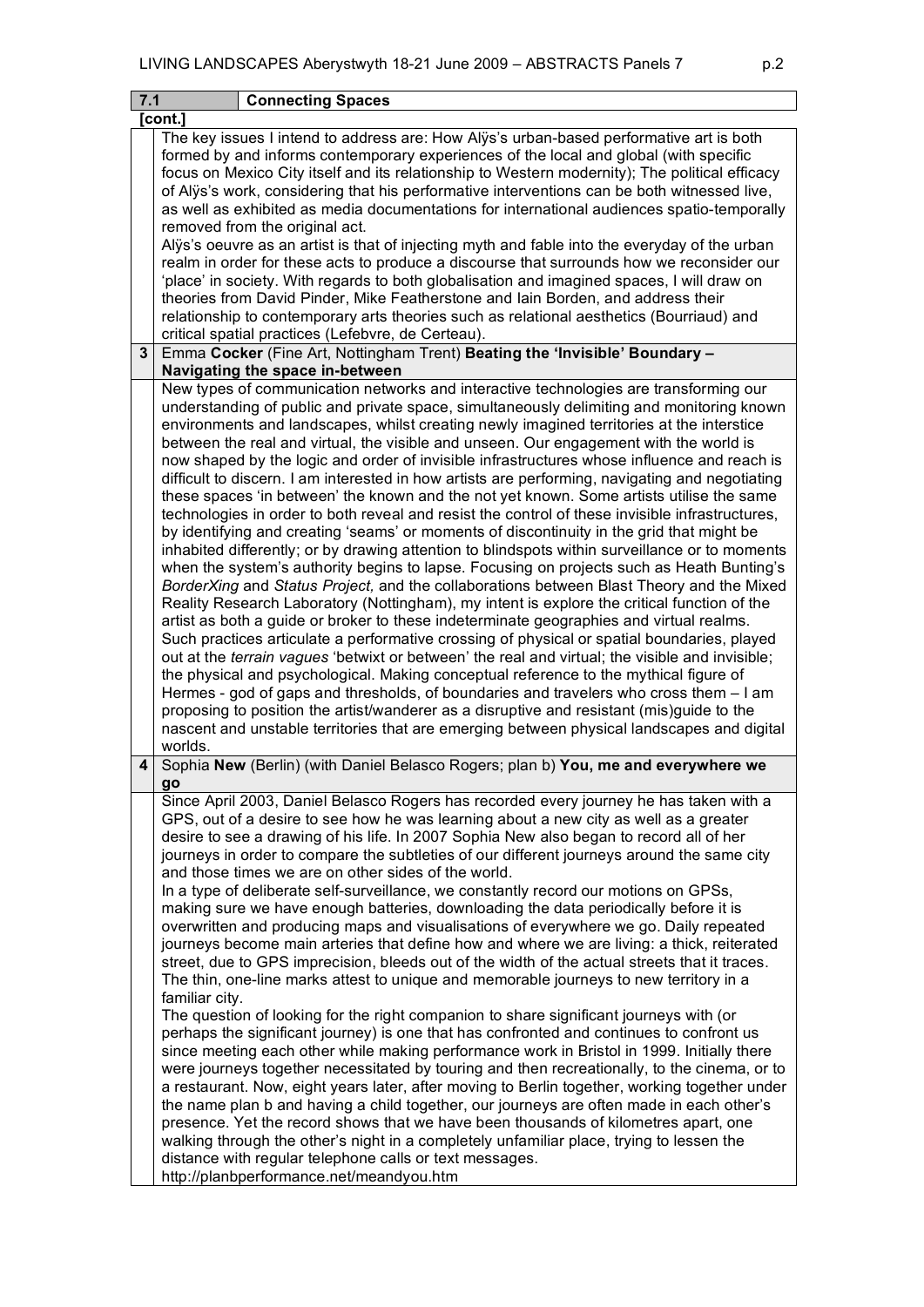| Sai | panels 6    | panels <sub>b</sub> | eve          |
|-----|-------------|---------------------|--------------|
|     | 14:00-16:00 | 16:30-18:30         | from $18:30$ |

| 7.2            |                                                                            | <b>Performing Ecology</b>                                                  |  |
|----------------|----------------------------------------------------------------------------|----------------------------------------------------------------------------|--|
| <b>HO A14</b>  |                                                                            |                                                                            |  |
| [Chair:]       |                                                                            | Baz Kershaw (Theatre Studies, Warwick)                                     |  |
|                | [Description:]                                                             | The panel addresses the relationship of performance to ecological concerns |  |
|                |                                                                            | with reference to waste, toxicity, ecological disaster scenarios and       |  |
|                |                                                                            | environmental protest.                                                     |  |
|                |                                                                            | David Williams (Theatre, Falmouth/Dartington) Underworld, underground,     |  |
|                |                                                                            | underhistory: Ecomafia landscapes                                          |  |
| $\overline{2}$ |                                                                            | Stephen Bottoms (Theatre, Leeds) "Almost too Interesting": Performing the  |  |
|                |                                                                            | American Landscape from Illinois to Arizona                                |  |
| 3              | Lis Hughes Jones (Cardiff); Charmian Savill (Theatre, Film and Television, |                                                                            |  |
|                | Aberystwyth) Tir Afalau: Planting, Grafting and Performance                |                                                                            |  |
| 4              | Helen Bralesford (American and Canadian Studies, Nottingham) Dam(n)        |                                                                            |  |
|                | Environmentalists - Protest, Performance and Landscape in Earth First!'s   |                                                                            |  |
|                | <b>Environmental Actions</b>                                               |                                                                            |  |

**1** David **Williams** (Theatre, Falmouth/Dartington) **Underworld, underground, underhistory: Ecomafia landscapes** In 2004, the Croatian performance artist DB Indos took me to a vast rubbish tip near Zagreb; he called it 'the mountain', 'an apocalyptic place, as if something terrible has happened'. A chaotic archive of the broken, the unwanted, the redundant, the forgotten, the repressed: a monumental landscape of fragments of the city's discarded pasts. He told me about methane build-ups within this mass of refuse, how some years ago a huge explosion had scattered rubbish far and wide across the southern suburbs of the city. Then he told me of his desire to make a performance here, and pointed to a spot high on a crest … The last twenty years or so has seen the rise of an organized crime phenomenon known as 'Ecomafia'. The waste disposal industry has become a lucrative context in an extreme form of gangster capitalism, in which toxic materials are dispersed illegally and with devastating effects. In Italy, investigators suggest that about 11 million tons of industrial waste 'disappear' every year, of which about 300,000 tons are highly toxic. Around Naples in Campania, for example, in the so-called 'Land of Fires', the greatest concentration of illegal dumping and unregulated incineration in Western Europe has poisoned the land and many of its inhabitants; at the same time it has reconfigured the landscape to create 'previously non-existent hills and suddenly restored lost mass to mountains devoured by quarries' (Roberto Saviano). Cumulatively, this activity has generated billions of euros for the Camorra clans, and produced spiralling health problems, including an alarming increase in particular cancers. An obscene performance of power and disdain: literally 'ob-

scene', barely concealed in a leaky, seeping 'off-stage', more or less out-of-sight, underground. In December 2004, the tsunami threw up hundreds of decaying barrels of illegally dumped

radioactive and heavy metal waste on to the beaches of Somalia. Recent statements by some of the 'pirates' taking ships hostage have justified their ransom demands as compensation to be used in cleaning up the coastline 'laid waste' by Ecomafias in this way over the past 20 years. 'Waste disposal' as environmental terrorism, the performance of 'piracy' as radical environmentalist intervention.

With reference to particular landscapes in Southern Italy, this presentation will explore some of the horrifying 'logics' and implications of Ecomafia activities, and of our inextricable imbrication in what is disposed of 'underground'. It will draw on recent writings about waste in cultural studies, archaeology, environmentalism and fiction, including Don DeLillo's novel of Cold War weaponry and waste, *Underworld*.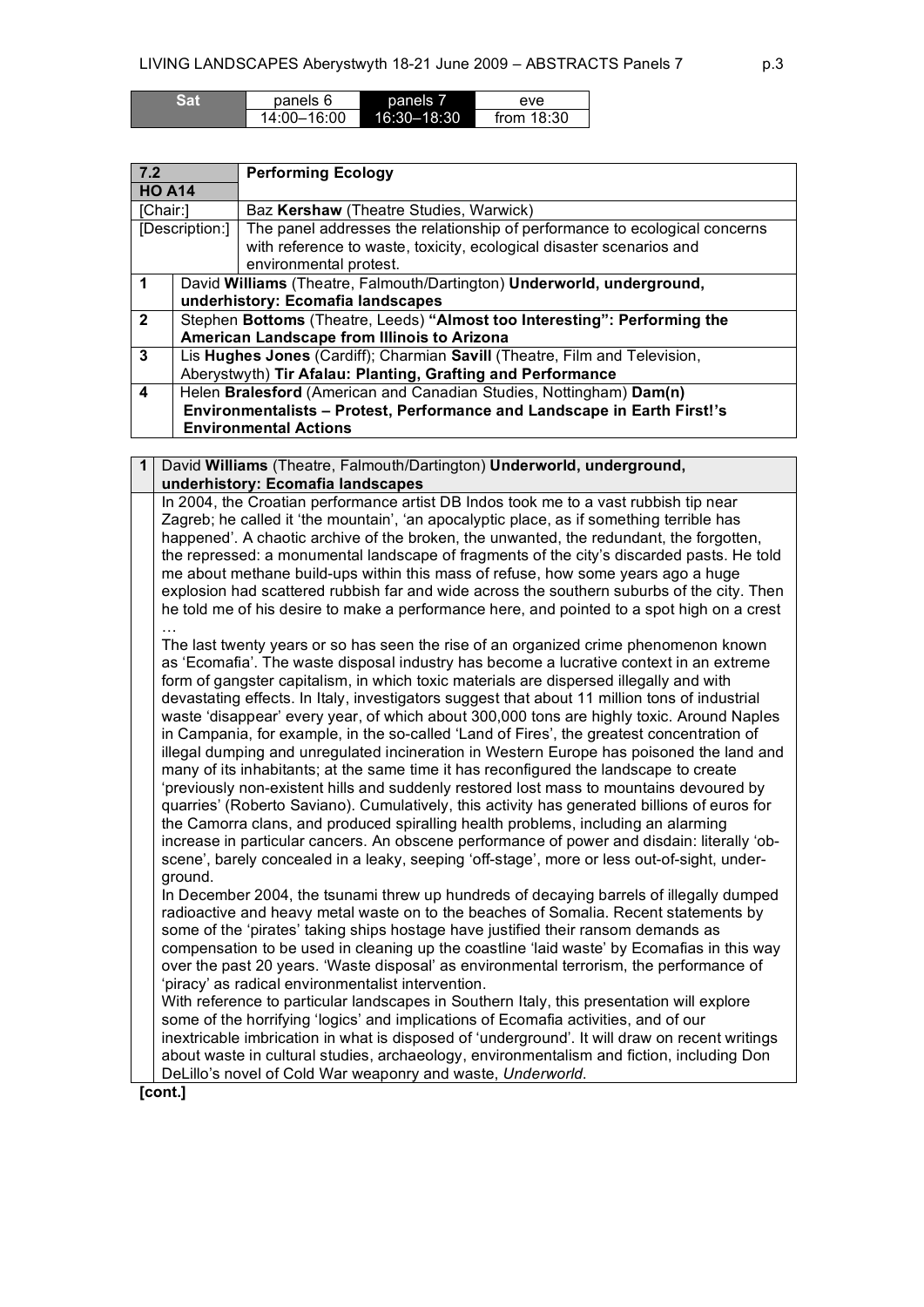| 7.2 | <b>Performing Ecology</b> |
|-----|---------------------------|
|     |                           |

| $\mathbf{2}$   | Stephen Bottoms (Theatre, Leeds) "Almost too Interesting": Performing the American                                                                                                                                                                                                                                                                                                                                                                                                                                                                                                                                                                                                                                                                                                                                                                                                                                                                                                                                                      |
|----------------|-----------------------------------------------------------------------------------------------------------------------------------------------------------------------------------------------------------------------------------------------------------------------------------------------------------------------------------------------------------------------------------------------------------------------------------------------------------------------------------------------------------------------------------------------------------------------------------------------------------------------------------------------------------------------------------------------------------------------------------------------------------------------------------------------------------------------------------------------------------------------------------------------------------------------------------------------------------------------------------------------------------------------------------------|
|                | Landscape from Illinois to Arizona                                                                                                                                                                                                                                                                                                                                                                                                                                                                                                                                                                                                                                                                                                                                                                                                                                                                                                                                                                                                      |
|                | This presentation takes its title from John Cage's observation, in his "Lecture on Nothing,"<br>that the rocky landscape of Arizona is "almost too interesting," in comparison to the flat,<br>Midwestern monotony of Kansas farmland. Similarly, Gertrude Stein wrote of America's<br>vast areas of "flat land" as being distinct from the idea of "landscape": the latter term has<br>connotations of a vista laid out for, and oriented toward, the human eye, whereas flat land<br>is that in which the human becomes disoriented, unfixed.                                                                                                                                                                                                                                                                                                                                                                                                                                                                                         |
|                | I will reflect on these distinctions in the process of commenting on my own, ongoing<br>performance collaboration with Illinois-based artist Julie Laffin. In 1999-2000, we created<br>Junior, an urban street piece which eventually mutated into a performance for stills camera<br>in the flat, Midwestern landscapes of Illinois, Indiana and Michigan. In 2008, we began<br>work on a new collaboration in a remote part of Arizona, near the Mormon town of<br>Snowflake. The intervening years have been defined, for Julie, by the life-changing<br>contraction of MCS (Multiple Chemical Sensitivity), which makes her acutely over-reactive<br>to everyday chemicals used in detergents, shampoos, dyes, etc. This condition makes her<br>a recluse, since it is almost impossible for her to be around other people who have not<br>been rigorously de-fragranced. She has had to move out of Chicago to rural Illinois, to find<br>cleaner air, and in the summer she has to retreat to the Arizona desert to get away from |
|                | agrichemicals.<br>This presentation will draw links between landscape, ecology, and the human relationship<br>to environment, in the process of documenting our recent collaboration process. Although<br>paper-based, it reserves the right to be personal and associative as well as scholarly. Still<br>photographs and video will be used, as will references to laterally-connected performance<br>artists including Spalding Gray and Ana Mendieta.                                                                                                                                                                                                                                                                                                                                                                                                                                                                                                                                                                               |
| $3\phantom{a}$ | Lis Hughes Jones (Cardiff); Charmian Savill (Theatre, Film and Television, Aberystwyth)<br>Tir Afalau: Planting, Grafting and Performance                                                                                                                                                                                                                                                                                                                                                                                                                                                                                                                                                                                                                                                                                                                                                                                                                                                                                               |
|                | Tir Afalau was seeded in December 2007 at Brith Gof's Between Memory and Archive<br>symposium on Pax (1989/93). Charmian Savill, lecturer in the Department of Theatre, Film<br>and Television Studies, Aberystwyth, invited Lis Hughes Jones, founder member of Brith<br>Gof, to enter into a dialogue on ways in which a contemporary performance project might<br>respond to Pax and its theme of ecological disaster.<br>There emerged a mutual desire to create positive, sustainable actions and to root that<br>activity in a landscape familiar to us both, to the north of Aberystwyth. We began to think<br>about the place of apple trees and orchards in our culture, their current marginal role and<br>their potential within a strategy for survival. Our starting point was one of the earliest Welsh<br>poems in written form, Afallennau Myrddin, in the 12th century Black Book of Carmarthen<br>(Peniarth MS1).                                                                                                     |
|                | Tir Afalau is growing. This planting and performance project will take place over an<br>extended period between October 2009 and March 2010 and involve students from the<br>Department of Theatre, Film and Television Studies at Aberystwyth, as well as<br>collaboration with interested individuals and groups. Many people are already contributing<br>their ideas, their memories, their hopes around apples and apple trees.<br>What form will the project take? At this early stage we envisage some or all of the<br>following: a series of plantings, guerrilla grafting, mapping, journeying, celebration,<br>documentation, return.                                                                                                                                                                                                                                                                                                                                                                                         |
|                | [cont.]                                                                                                                                                                                                                                                                                                                                                                                                                                                                                                                                                                                                                                                                                                                                                                                                                                                                                                                                                                                                                                 |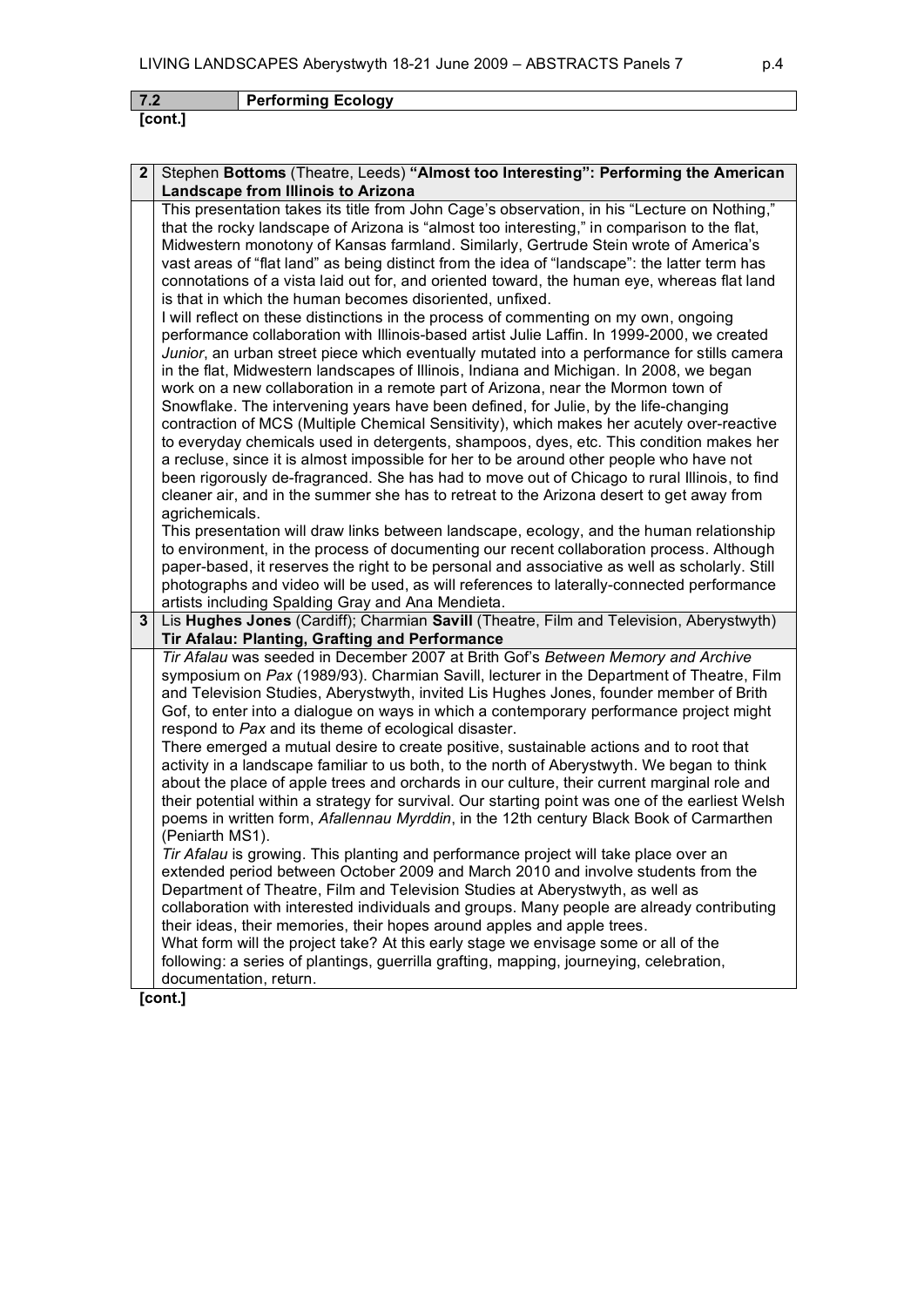## **7.2 Performing Ecology**

| וחו | I |
|-----|---|
|-----|---|

| 4 Helen Bralesford (American and Canadian Studies, Nottingham) Dam(n)           |
|---------------------------------------------------------------------------------|
| <b>Environmentalists – Protest, Performance and Landscape in Earth First!'s</b> |
| <b>Environmental Actions</b>                                                    |

On 21st March 1981 Earth First! held its inaugural national gathering at Glen Canyon Dam on the Arizona-Utah border of the United States. In a protest against what Edward Abbey, progenitor of modern radical US environmentalism, called the most hated man-made structure in modern America, a performance was staged. While an audience of some seventy-five Earth First! members watched from the walkway of the Colorado River Bridge, five others unfurled their artwork to visualise the cracking of the despised construction. From an improvised stage—the tailgate of a pickup truck—Edward Abbey gave a speech to the assembly, while country singer Johnny Sagebrush (also known as Bart Koehler) played guitar and led the group in song. The whole performance was filmed by Toby McLeod and Randy Hayes.

The performance, now available on YouTube, has become legendary in environmentalist circles. As an act, it both remembered and celebrated the un-dammed Colorado River, while imagining a future in which environmentally destructive political decisions can be reversed. However, the efficacy of environmental performance as protest requires interrogation. Do these performances draw the most effective participants to the causes they dramatise or do they alienate them? What part does the landscape play in the performance? Is performance most effective when it is located in the contested landscape, or when staged at often remote sites of political power?

This paper seeks to begin to address some of these issues with reference to the Glen Canyon performance *and* other dramatised environmental protests.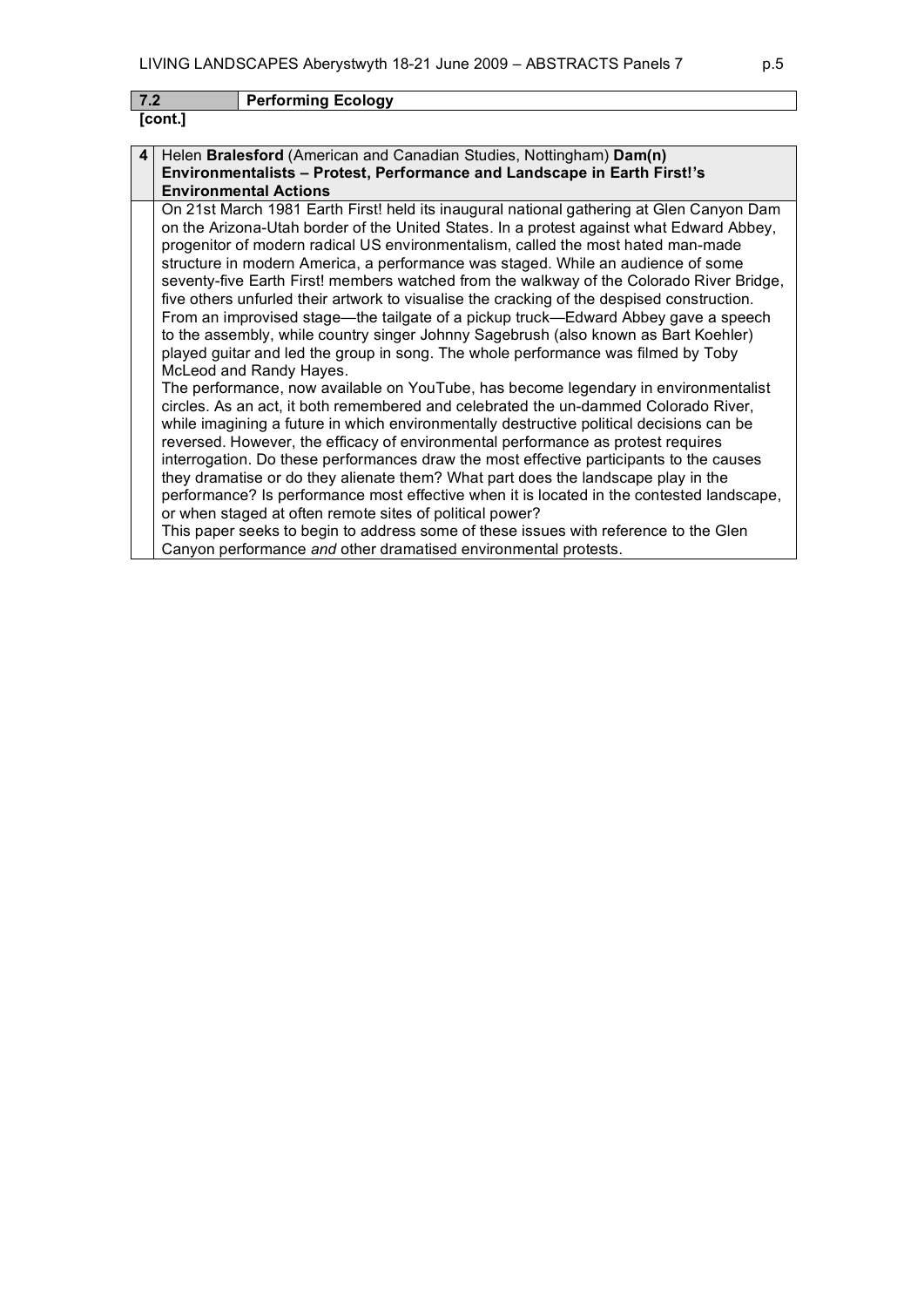| Sat | panels 6    | panels 7    | eve          |
|-----|-------------|-------------|--------------|
|     | 14:00-16:00 | 16:30-18:30 | from $18:30$ |

| 7.3                  |                                                                                 | <b>Terrains Vagues - Savage Landscapes</b>                                      |
|----------------------|---------------------------------------------------------------------------------|---------------------------------------------------------------------------------|
| <b>HO C164</b>       |                                                                                 |                                                                                 |
| [Chair:]             |                                                                                 | Jane Rendell (Bartlett, London)                                                 |
|                      | [Description:]                                                                  | The panel addresses marginal sites and liminal landscapes commonly              |
|                      |                                                                                 | associated with dereliction, abandonment, suppression or contestation and       |
|                      |                                                                                 | explores their potential as sites for memory, creativity and sociality.         |
| $\blacktriangleleft$ |                                                                                 | Joanne Lee (Fine Art, Nottingham Trent) On terrains vagues and what might be    |
|                      |                                                                                 | gleaned from the city                                                           |
| $\overline{2}$       |                                                                                 | Clare Qualmann (Art, London Metropolitan University) Things that have gone: the |
|                      |                                                                                 | disappearing terrain vagues of the near East End                                |
| 3                    | Simon Murray (Theatre, Glasgow) From Bala to Shanghai, Southwold to             |                                                                                 |
|                      | Shepperton: wandering and returning to savage landscapes with W.G.Sebald and    |                                                                                 |
|                      | J.G.Ballard                                                                     |                                                                                 |
| 4                    | Steve Hanson (Hereford College of Arts) border countries, permeable landscapes, |                                                                                 |
|                      | malleable icons                                                                 |                                                                                 |

**1** Joanne **Lee** (Fine Art, Nottingham Trent) **On terrains vagues and what might be gleaned from the city** This paper will explore the sensory and imaginative landscape of contemporary urban *terrain vagues*. Originally coined by Victor Hugo and roughly translated as "vague-areas", this term describes those border-areas between nature and civilization and can be said to include such spaces as derelict former industrial sites, waste lots, the more unkempt public parks, certain allotment sites, graveyards, etc. Very often such places provide the opportunity for illicit/illegal activities, and are, as a result, viewed somewhat fearfully by many local residents, and as a problem to be dealt with by city authorities. However, I am interested to consider how for others, these *terrains vagues* are replete with creative potential and offer a location free from some of the restrictions elsewhere in our cities, where space is frequently owned and policed by corporate interests. My paper takes as its basis the 'sociology of associations' proposed via Bruno Latour's Actor-Network-Theory to explore the network of relations performed in and through such sites. This paper will begin with Derek Jarman's use of the then derelict Docklands' landscape as a film location, circumnavigate London with Iain Sinclair's 'London Orbital'; listen to the narratives suggested in Anna Best's anti-guidebook 'Occasional Sights' and re-excavate Stephen Gill's photographic archaeology, amongst other examples. It will examine the contemporary fascination displayed on the web for such spaces, as evidenced through the Flickr.com sets devoted to 'desire paths' striking out across open spaces, or Bill Keaggy's archiving of 'arbortecture' (trees growing out of buildings) and 'sad chairs' abandoned on waste ground. It will also draw upon my own creative 'fieldwork' conducted in Sheffield and Brighton, UK. Ultimately, I am interested to discern how this resourceful and imaginative 'gleaning' might allow a shift in the relationships city dwellers have with such marginal urban sites. **2** Clare **Qualmann** (Art, London Metropolitan University) **Things that have gone: the disappearing terrain vagues of the near East End** This presentation takes as its starting point a by-product of the activities of walkwalkwalk the documentation of a continuously shifting city landscape. Before I came across the term 'terrain vague' I recognised and was inspired by them. These places have no real reason to exist - perhaps other than to offer relief from the places that are designed with purpose and meaning. In their pointlessness lies a freedom from expectation or conformity. They are the places where children build dens, teenagers hang out and homeless people construct temporary shelters. We discovered that this freedom from expectation means that you can do pretty much whatever you like – even when they exist in urban, built up spaces just a stone's throw from the city of London. Have a fire, cook soup and pop popcorn, erect a screen and show a film, set off fireworks, invite musicians to perform. By inviting people to walk to and through these spaces we take possession of them and transform the urban overlooked into the extraordinary.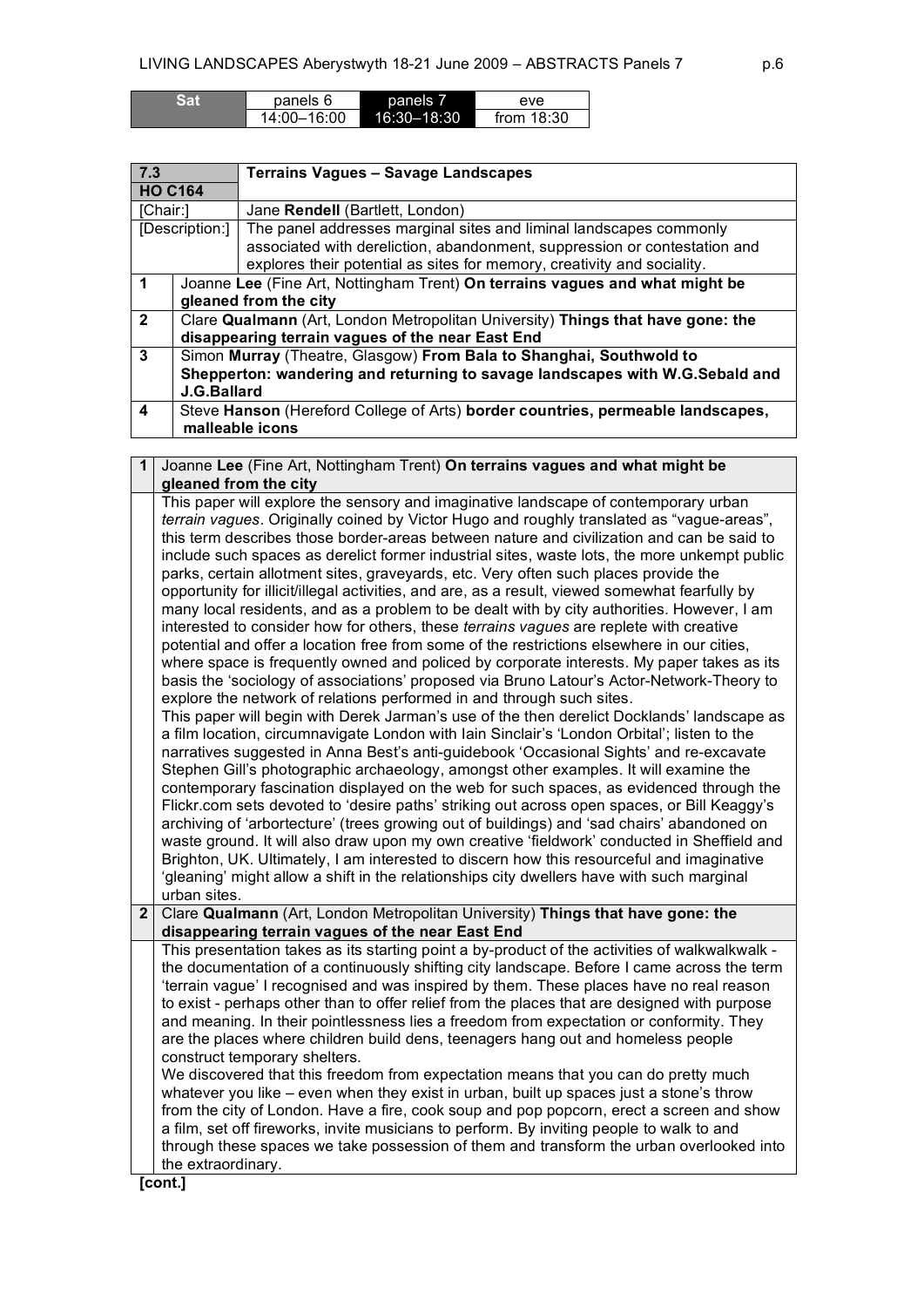| 7.3<br><b>Terrains Vagues - Savage Landscapes</b> |                                                                                                                                                                                                                                                                                                                                                                                                                                           |  |  |  |  |  |
|---------------------------------------------------|-------------------------------------------------------------------------------------------------------------------------------------------------------------------------------------------------------------------------------------------------------------------------------------------------------------------------------------------------------------------------------------------------------------------------------------------|--|--|--|--|--|
|                                                   | [cont.]                                                                                                                                                                                                                                                                                                                                                                                                                                   |  |  |  |  |  |
|                                                   |                                                                                                                                                                                                                                                                                                                                                                                                                                           |  |  |  |  |  |
|                                                   | These spaces are rapidly disappearing from this part of the East End of London - land<br>becomes so valuable that no scrap is left uncovered, major civil engineering projects close<br>off 'waste' land, zero tolerance policies of fly tipping, and vagrancy bulldoze temporary<br>structures, sanitise and pave any remaining scraps of visible earth that do not belong to an                                                         |  |  |  |  |  |
|                                                   | official park or green.<br>Happenstance documentation from the walkwalkwalk archive will be combined with newly                                                                                                                                                                                                                                                                                                                           |  |  |  |  |  |
|                                                   | filmed footage, and an audio track that explores the narrative and memory of these spaces<br>to draw out their meaning for participants in and performers of, rather than inhabitants of<br>the landscape of the city.                                                                                                                                                                                                                    |  |  |  |  |  |
|                                                   | [walkwalkwalk: an archaeology of the familiar and forgotten is a collaborative live art                                                                                                                                                                                                                                                                                                                                                   |  |  |  |  |  |
|                                                   | project with the artists Gail Burton and Serena Korda inspired by our routine walks.<br>Through a series of live art events, nightwalks, performances, films, audio and text works<br>the project has evolved to become a process for exploring place.                                                                                                                                                                                    |  |  |  |  |  |
|                                                   | www.walkwalkwalk.org.uk, http://ripPedleyStreet.blogspot.com]                                                                                                                                                                                                                                                                                                                                                                             |  |  |  |  |  |
| 3                                                 | Simon Murray (Theatre, Glasgow) From Bala to Shanghai, Southwold to Shepperton:<br>wandering and returning to savage landscapes with W.G.Sebald and J.G.Ballard                                                                                                                                                                                                                                                                           |  |  |  |  |  |
|                                                   | This presentation/performance will speculate and reflect on curious connections between                                                                                                                                                                                                                                                                                                                                                   |  |  |  |  |  |
|                                                   | the writings of W.G.Sebald and J.G.Ballard. It will also note how the compositional                                                                                                                                                                                                                                                                                                                                                       |  |  |  |  |  |
|                                                   | strategies of both authors resonate with the practices of a number of the most challenging                                                                                                                                                                                                                                                                                                                                                |  |  |  |  |  |
|                                                   | artists in the field of contemporary performance and the tactics they use to make work.                                                                                                                                                                                                                                                                                                                                                   |  |  |  |  |  |
|                                                   | Place and landscape, wandering and returning, distraction and inattention are core tropes                                                                                                                                                                                                                                                                                                                                                 |  |  |  |  |  |
|                                                   | in Sebald and Ballard's 'ways of seeing', and both embrace 'circling' as a strategy for                                                                                                                                                                                                                                                                                                                                                   |  |  |  |  |  |
|                                                   | tackling subjects of enormous ethical and political concern. Time and again, both writers                                                                                                                                                                                                                                                                                                                                                 |  |  |  |  |  |
|                                                   | draw landscapes that frame, perform and offer up narratives, regularly giving voice to<br>suppressed histories and accounts from figures too often sidelined.                                                                                                                                                                                                                                                                             |  |  |  |  |  |
|                                                   | This presentation/performance/paper – using visual imagery, projection and sound<br>recordings – will explore and circle around these issues, working 'poetically' as much as<br>analytically. The event will draw associatively and obliquely on the poetry of R.S.Thomas,<br>the films of Bill Douglas, the ballads of Hamish Henderson, the thinking of Raymond<br>Williams and the presence and absence of friends real and imagined. |  |  |  |  |  |
| 4                                                 | Steve Hanson (Hereford College of Arts) border countries, permeable landscapes,                                                                                                                                                                                                                                                                                                                                                           |  |  |  |  |  |
|                                                   | malleable icons                                                                                                                                                                                                                                                                                                                                                                                                                           |  |  |  |  |  |
|                                                   | This paper examines two rural landscapes of historicised economic and political struggle.<br>The 'border country' of Raymond Williams, near Pandy in Monmouthshire, Wales, as well<br>as landmarks and moorland above the border town of Todmorden, which have become<br>iconic within the history of Chartism.                                                                                                                           |  |  |  |  |  |
|                                                   | It treats these themes of border territory and the malleability of cultural meaning in terms of<br>iconic representations of place, as well as the ways in which both these landscapes are<br>totemic for multiple groups in multiple modes.                                                                                                                                                                                              |  |  |  |  |  |
|                                                   | Patrick Wright has discussed how we 'rationalise nostalgias' in representation, yet recent<br>theories of community in a global world now open to flows of people and information have<br>problematised any bounded notion of identity, belonging and place.                                                                                                                                                                              |  |  |  |  |  |
|                                                   | This paper explores those themes, but also asks how concrete cultural objects within any<br>given landscape can be malleable, permeable in terms of the making and re-making of<br>subjectivity and belonging in any given locale, however arbitrary notions of borders are                                                                                                                                                               |  |  |  |  |  |
|                                                   | perceived to have become.<br>In doing this, it attempts to think more widely around recent attempts to re-formulate the<br>subject of 'community studies' and considers some potential traps in characterising both<br>sociological and visual modes of representing and understanding.                                                                                                                                                   |  |  |  |  |  |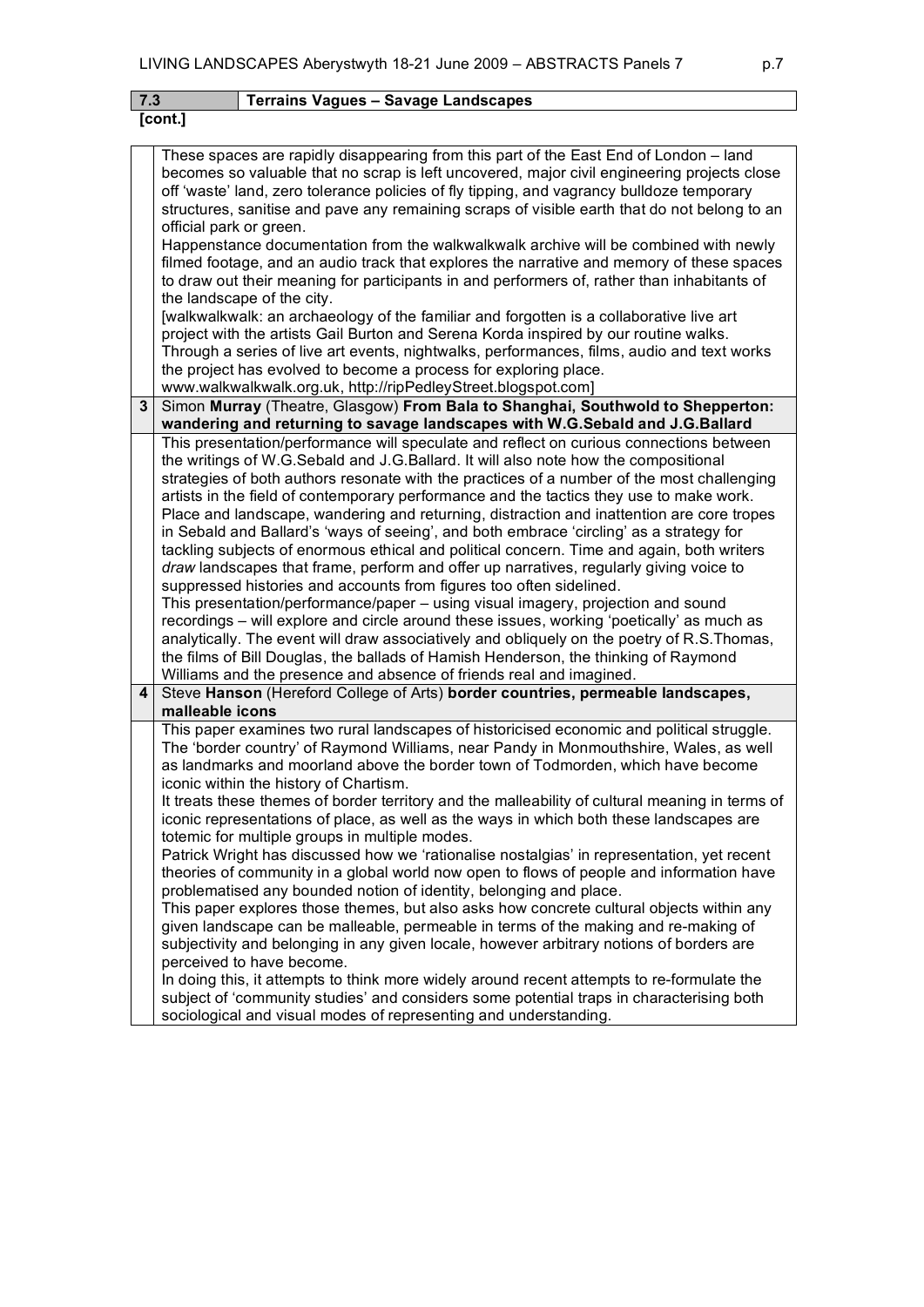| Sar | panels 6    | panels 7    | eve          |
|-----|-------------|-------------|--------------|
|     | 14:00-16:00 | 16:30-18:30 | from $18:30$ |

| 7.4            |                                                                               | <b>Filmic Landscapes</b>                                                    |  |  |  |
|----------------|-------------------------------------------------------------------------------|-----------------------------------------------------------------------------|--|--|--|
| <b>HO C164</b> |                                                                               |                                                                             |  |  |  |
| [Chair:]       |                                                                               | Carl Lavery (Theatre, Film, Television, Aberystwyth)                        |  |  |  |
| [Description:] |                                                                               | The panel addresses the relationship between filmic space and landscape in  |  |  |  |
|                |                                                                               | reference to cinematic interrogations of liminality, movement and           |  |  |  |
|                |                                                                               | phenomenological experience.                                                |  |  |  |
|                |                                                                               | Paul Newland (Theatre, Film, Television, Aberystwyth) Ohm Sweet Ohm: moving |  |  |  |
|                | through liminal landscape(s) in Radio On (Chris Petit, 1979)                  |                                                                             |  |  |  |
| $\overline{2}$ | Patrick Primavesi (Theatre, Leipzig) Experimental Moves: Landscape and        |                                                                             |  |  |  |
|                | <b>Strollology</b>                                                            |                                                                             |  |  |  |
| 3              | Bren Unwin (Hertfordshire) Phenomenology and Landscape Experience: a critical |                                                                             |  |  |  |
|                | appraisal for contemporary art practice                                       |                                                                             |  |  |  |

| 1            | Paul Newland (Theatre, Film, Television, Aberystwyth) Ohm Sweet Ohm: moving                                                                                                              |
|--------------|------------------------------------------------------------------------------------------------------------------------------------------------------------------------------------------|
|              | through liminal landscape(s) in Radio On (Chris Petit, 1979)                                                                                                                             |
|              | On the release of Chris Petit's feature-length film Radio On in 1979, Geoffrey Nowell-Smith                                                                                              |
|              | perceptively argued that it was 'a film without a cinema'. This paper seeks to explore how                                                                                               |
|              | far it might be best read as a 'landscape film'; that is, a film which, sublimating narrative,                                                                                           |
|              | seeks instead to interrogate concepts of 'landscape'. As such I want to suggest that the                                                                                                 |
|              | film primarily operates as a representation of (and, indeed, as a celebration of) space(s);                                                                                              |
|              | but also as an examination of shifting perspectives on liminal 'cultural' spaces which are at                                                                                            |
|              | once quotidian, poetic, mythic, and metaphoric. I will try to show how the 'landscape'                                                                                                   |
|              | conjured by this film operates on the limen of familiar spatial genera such as 'setting' or                                                                                              |
|              | 'territory'. In other words, Radio On engages with the relationship between filmic space and                                                                                             |
|              | landscape, but also, more specifically, perhaps, with the relationship between film 'setting',                                                                                           |
|              | popular culture, and the organisation of landscapes into culturally constructed phenomena.                                                                                               |
|              | So Petit's film constructs a highly complex, fragmented or fissured landscape (or set of                                                                                                 |
|              | landscapes). This is a cultural space informed by evocative visual and sonic signs - grainy<br>images of urban locations (such as the Westway in London, and the Bristol Hippodome)      |
|              | and other richly symbolic or historical spaces (such as Silbury Hill), and a transnational,                                                                                              |
|              | post-punk musical soundtrack which evokes darkness, slowness, emptiness and ennui.                                                                                                       |
| $\mathbf{2}$ | Patrick Primavesi (Theatre, Leipzig) Experimental Moves: Landscape and Strollology                                                                                                       |
|              | Based on the assumption that our idea of landscape is related to different ways, traditions                                                                                              |
|              | and techniques of movement, I propose to examine interrelations between environment,                                                                                                     |
|              |                                                                                                                                                                                          |
|              |                                                                                                                                                                                          |
|              | performance and experience. My focus will be the notion of walking as performance in and                                                                                                 |
|              | about landscape. The practice of walking performances may be devised, task-based,                                                                                                        |
|              | referring to a plan, a script or a map, to predefined goals or intentions, and perhaps related                                                                                           |
|              | to all kinds of guides. But it may also be regarded as a process that allows or even                                                                                                     |
|              | reinforces the risk of getting lost, turning this risk into the chance of an experience. As<br>Walter Benjamin has described the Flaneur as emblematic figure of modernity, losing one's |
|              | way in a city may even be trained as a practice, close to the process of getting lost in a                                                                                               |
|              | forest. The question is, then, how this experience of landscape through a loss of orientation                                                                                            |
|              | can be organized by performances based on the activity of walking, wandering and                                                                                                         |
|              | strolling. A starting point will be Andrej Tarkowskij's film Stalker, where a particular                                                                                                 |
|              | technique of walking through a possibly dangerous 'Zone' is reflected both as a loss of                                                                                                  |
|              | individual control and as a precondition of an experience to be shared. The film shows in a                                                                                              |
|              | rather melancholic mood the crossing of an enigmatic landscape 'beyond nature',                                                                                                          |
|              | confronting us with traces of civilization and with hidden memories, fears and desires. But it                                                                                           |
|              | also deconstructs in a playful way the role of the guide as expert and as jester, who may                                                                                                |
|              | have invented all the rules of the 'Zone' himself to provoke the imagination of his clients.                                                                                             |
|              | Thus a re-viewing of Tarkowskij's film may lead to some basic questions fruitful also for the                                                                                            |
|              | practice and theory of walking performances, of which I will discuss some recent examples                                                                                                |
|              | (mainly from Germany) that experience and demonstrate changing interrelations between<br>urban space and landscape.                                                                      |